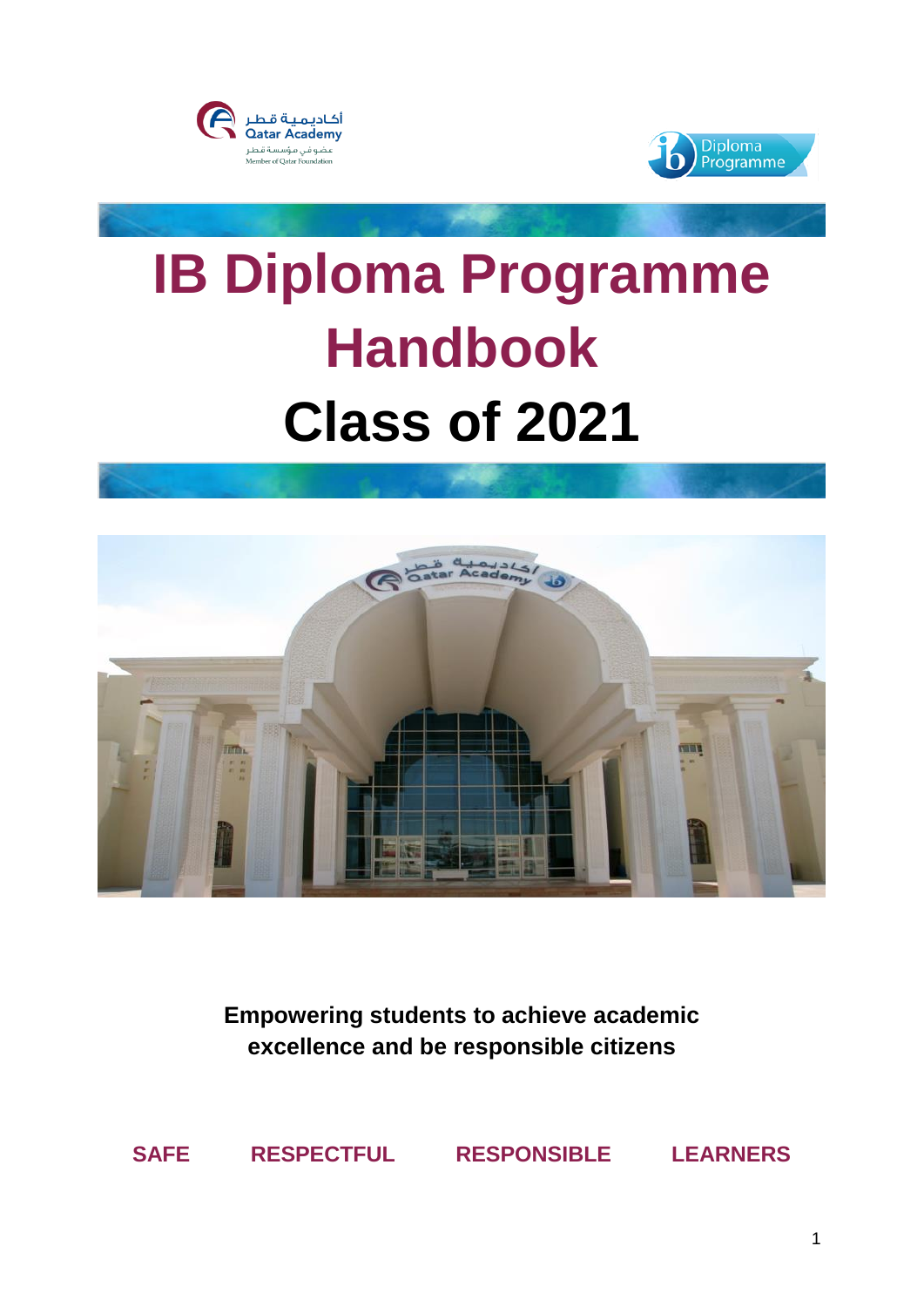| THE INTERNATIONAL BACCALAUREATE DIPLOMA PROGRAMME                      | 3                       |
|------------------------------------------------------------------------|-------------------------|
| THE CURRICULUM MODEL                                                   | $\overline{\mathbf{4}}$ |
| <b>GROUP ONE LANGUAGE A</b>                                            | $\overline{4}$          |
| LITERATURE AND LANGUAGE (ENGLISH OR ARABIC) Offered at Standard and    |                         |
| <b>Higher Level</b>                                                    | 5                       |
| LITERATURE (ENGLISH OR ARABIC) Offered at Standard and Higher Level    | 6                       |
| <b>GROUP TWO LANGUAGE ACQUISITION</b>                                  | $\overline{7}$          |
| ARABIC B OR FRENCH B OR SPANISH B Offered at Standard and Higher Level | 8                       |
| FRENCH AB INITIO OR SPANISH AB INITIO Offered at Standard Level        | 8                       |
| <b>GROUP THREE INDIVIDUALS and SOCIETY</b>                             | 8                       |
| BUSINESS AND MANAGEMENT Offered at Standard and Higher Level           | 8                       |
| <b>ECONOMICS Offered at Standard and Higher Level</b>                  | 9                       |
| <b>GEOGRAPHY Offered at Standard and Higher Level</b>                  | 10                      |
| HISTORY Offered at Standard and Higher Level                           | 10                      |
| INFORMATION TECHNOLOGY IN GLOBAL SOCIETY (DIGITAL SOCIETY)<br>11       |                         |
| Offered at Standard and Higher Level                                   | 11                      |
| <b>GROUP FOUR EXPERIMENTAL SCIENCES</b>                                | 12                      |
| <b>BIOLOGY Offered at Standard and Higher Level</b>                    | 12                      |
| <b>CHEMISTRY Offered at Standard and Higher Level</b>                  | 12                      |
| PHYSICS Offered at Standard and Higher Level                           | 13                      |
| ENVIRONMENTAL SYSTEMS AND SOCIETY Offered at Standard Level            | 13                      |
| <b>DESIGN &amp; TECHNOLOGY Offered at Standard and Higher Level</b>    | 14                      |
| <b>GROUP FIVE MATHEMATICS</b>                                          | 14                      |
| MATHEMATICS APPLICATION AND INTERPRETATION (Standard & Higher Level)   |                         |
| 15                                                                     |                         |
| MATHEMATICS ANALYSIS AND APPROACHES (Standard & Higher Level)          | 15                      |
| <b>GROUP SIX ARTS AND ELECTIVES</b>                                    | 16                      |
| VISUAL ARTS Offered at Standard and Higher Level                       | 17                      |
| FILM Offered at Standard and Higher Level                              | 18                      |
| <b>THEORY OF KNOWLEDGE</b>                                             | 18                      |
| THE EXTENDED ESSAY                                                     | 18                      |
| CREATIVITY, ACTIVITY, SERVICE (CAS)                                    | 19                      |
| <b>Bibliography</b>                                                    | 20                      |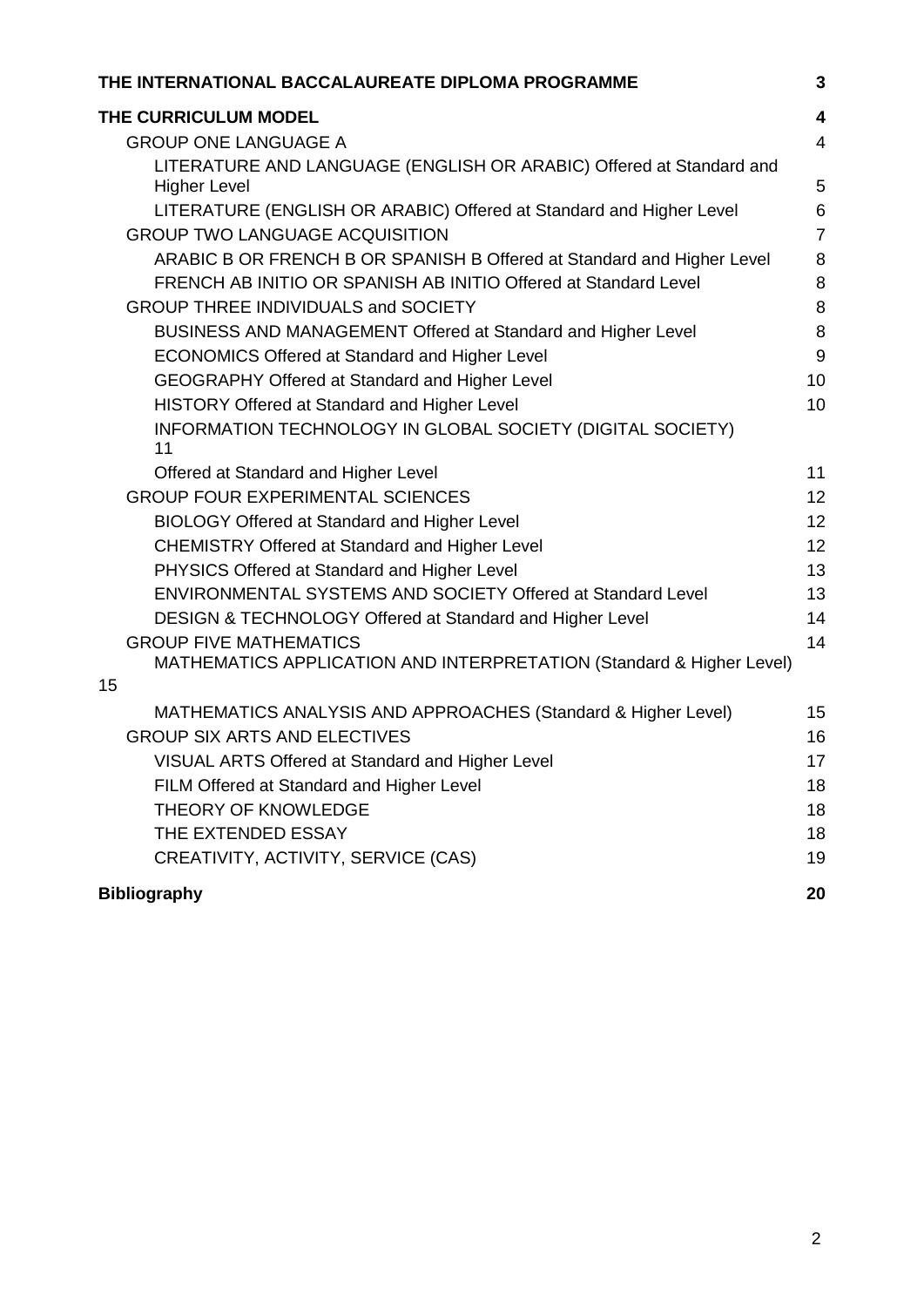# <span id="page-2-0"></span>THE INTERNATIONAL BACCALAUREATE DIPLOMA PROGRAMME

The International Baccalaureate (IB) Programme is a comprehensive and rigorous two year curriculum, leading to examinations for students aged between sixteen and nineteen. Based on the pattern of no single country, it is a deliberate compromise between the specialization required in some national systems and the breadth preferred in others. The general objectives of the IB are to provide students with a balanced education; to facilitate geographical and cultural mobility; and to promote international understanding through a shared academic experience.

In the thirty plus years since its founding, the IB Diploma has become a symbol of academic integrity and intellectual promise. The student who satisfies its demands demonstrates a strong commitment to learning, both in terms of the mastery of the subject content and in the development of the skills and discipline necessary for success in future education and in an increasingly competitive world. In an increasingly mobile world the IB is the foremost international certification to universities around the world. Since individual institutions have their own admission procedures and requirements, accurate information and guidance is essential for successful admission.

Qatar Academy offers an appropriate selection of IB subjects, taught by experienced teachers, many of whom are IB examiners. Our first cohort of IB students sat their examinations in 2004. These students are now pursuing their studies in universities and colleges both here in Qatar (Carnegie Mellon, Texas A&M, Northwestern, Virginia Commonwealth, Weill Cornell and Georgetown) and around the world, including other Gulf States, the UK, North America and Australia.

<span id="page-2-1"></span>At Qatar Academy, the two years of the IB Diploma are taken in Grades 11 and 12. Each student is required to take six academic subjects, and in addition must complete a two-year course in Theory of Knowledge, write an Extended Essay and participate in the CAS (Creativity, Activity, Service) programme.

# THE CURRICULUM MODEL

IB students must choose their two-year programme of study from each of the subject groups represented in the model below, in a combination of at least three and no more than four higher levels and the others at standard level.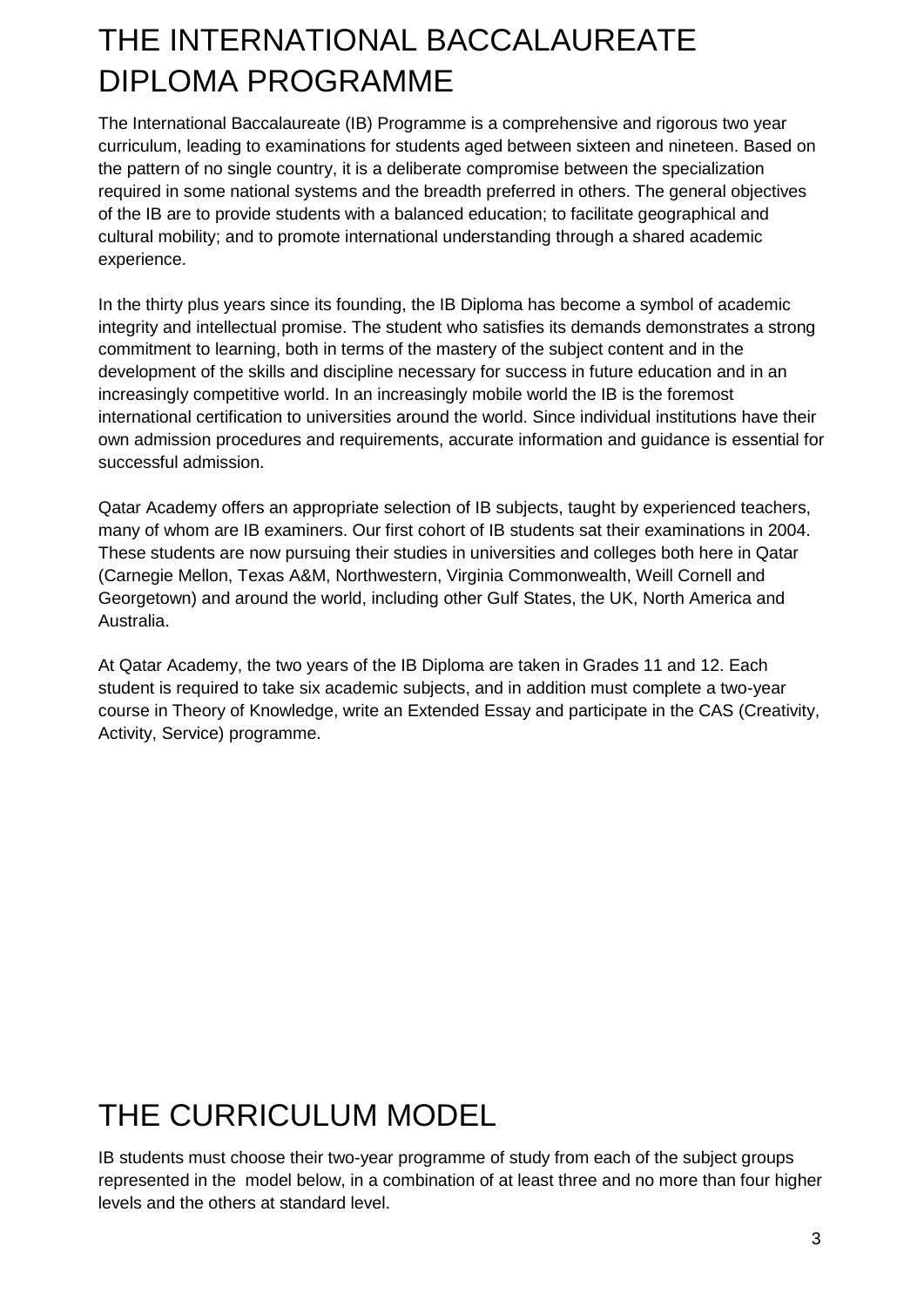

#### **Yes**

| Group 1 | LANGUAGE A (first or best language)<br>English or Arabic                                                                                                       |
|---------|----------------------------------------------------------------------------------------------------------------------------------------------------------------|
| Group 2 | LANGUAGE B (second/foreign<br>language) Arabic or French or Spanish<br>LANGUAGE Ab Initio (beginners'<br>language) French or Spanish                           |
| Group 3 | <b>INDIVIDUALS and SOCIETY</b><br>Business & Management or Economics or<br>Geography or History or ITGS                                                        |
| Group 4 | <b>EXPERIMENTAL SCIENCES</b><br>Biology or Chemistry or Physics or Environmental<br>Systems and Society                                                        |
| Group 5 | <b>MATHEMATICS</b><br>Mathematics HL or Mathematics SL or<br>Mathematical Studies (SL)                                                                         |
| Group 6 | <b>ARTS and ELECTIVES</b><br>Visual Arts or Music or Computer Science or Film<br>or Theatre Arts or Design Technology or Sports<br>Exercise and Health Science |

## GROUP ONE LANGUAGE A

**Literature and Language (English or Arabic) Literature (English or Arabic)**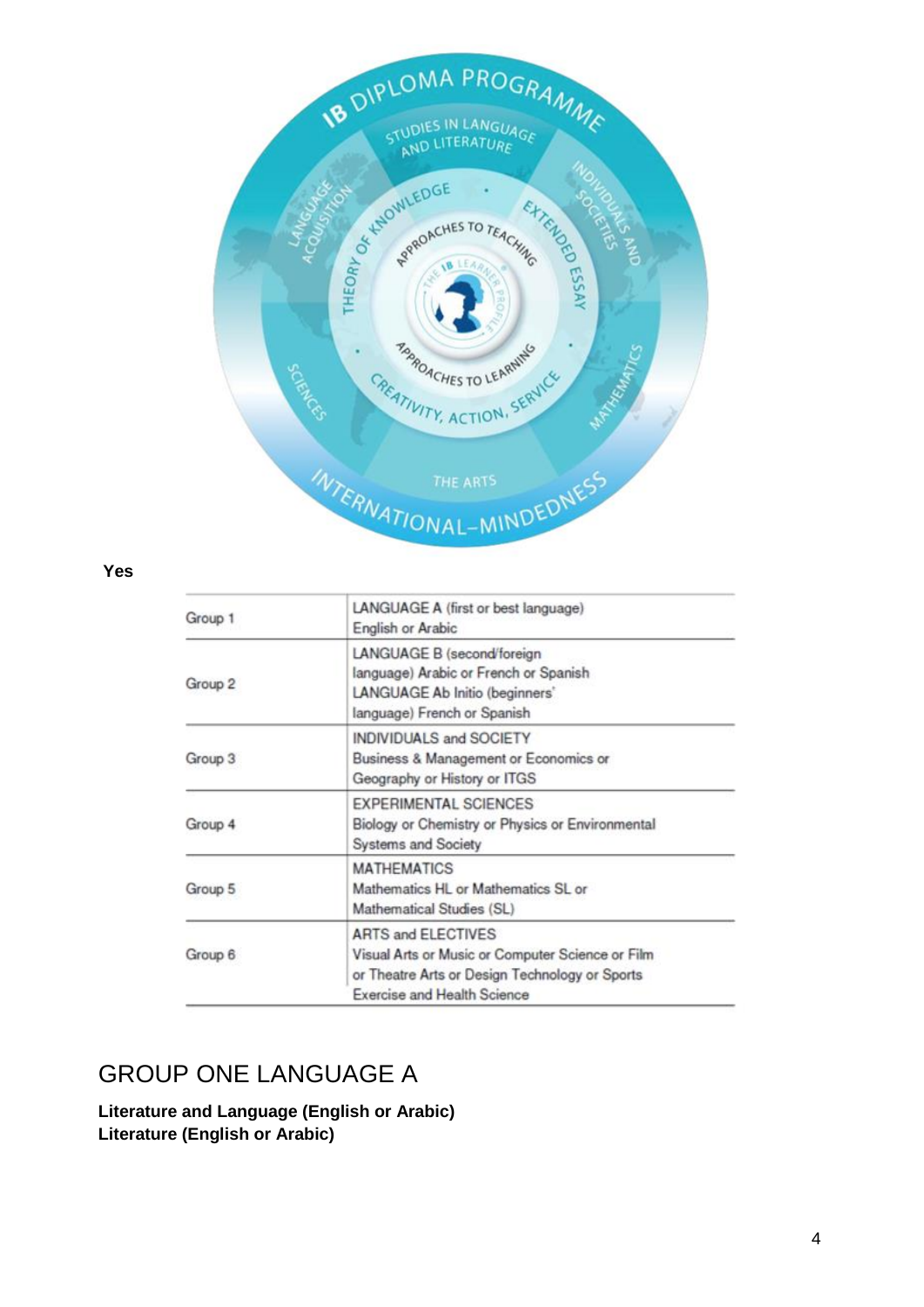## LITERATURE AND LANGUAGE (ENGLISH OR ARABIC) Offered at Standard and Higher Level

The aims of Language A: Language and Literature at SL and HL:

• introduce students to a range of texts from different periods, styles and genres

• develop in students the ability to engage in close, detailed analysis of individual texts and make relevant connections

• develop the students' powers of expression, both in oral and written communication

• encourage students to recognize the importance of the contexts in which texts are written and received

• encourage, through the study of texts, an appreciation of the different perspectives of people from other cultures, and how these perspectives construct meaning

- encourage students to appreciate the formal, stylistic and aesthetic qualities of texts
- promote in students an enjoyment of, and lifelong interest in, language and literature
- develop in students an understanding of how language, culture and context determine the ways in which meaning is constructed in texts

• encourage students to think critically about the different interactions between text, audience and purpose

| Paper 1   | LLHL                                                                                        | <b>LLSL</b>                                               |
|-----------|---------------------------------------------------------------------------------------------|-----------------------------------------------------------|
| Time      | 2hr 15m                                                                                     | 1hr 15min                                                 |
| Task      | Write an analysis of each of the two<br>non-literary passages from a<br>different text type | Write an analysis of one of the non-<br>literary passages |
| Weighting | 35%                                                                                         | 35%                                                       |

#### **ASSESSMENT** *Higher and Standard Level*

| Paper 2   | LLHL                                                                | <b>LLSL</b>                                                         |
|-----------|---------------------------------------------------------------------|---------------------------------------------------------------------|
| Time      | 1hr 45m                                                             | 1hr 45m                                                             |
| Task      | Write a literary essay about two<br>works in response to a question | Write a literary essay about two<br>works in response to a question |
| Weighting | 25%                                                                 | 35%                                                                 |

| <b>HL Essay</b> | LLHL                                                                                        |
|-----------------|---------------------------------------------------------------------------------------------|
| Task            | Write a 1200-1500 word formal essay on one of the<br>literary or non-literary texts studied |
| Weighting       | 20%                                                                                         |

| <b>Individual Oral</b> | <b>LLHL</b>                                                                                                                                                        | <b>LLSL</b>                                                                                                                                                        |
|------------------------|--------------------------------------------------------------------------------------------------------------------------------------------------------------------|--------------------------------------------------------------------------------------------------------------------------------------------------------------------|
| Task                   | A fifteen minute individual oral<br>exploring two of the texts (one<br>literary and one non-literary) in<br>relation to a global issue of the<br>student's choice. | A fifteen minute individual oral<br>exploring two of the texts (one<br>literary and one non-literary) in<br>relation to a global issue of the<br>student's choice. |
| Weighting              | 20%                                                                                                                                                                | 30%                                                                                                                                                                |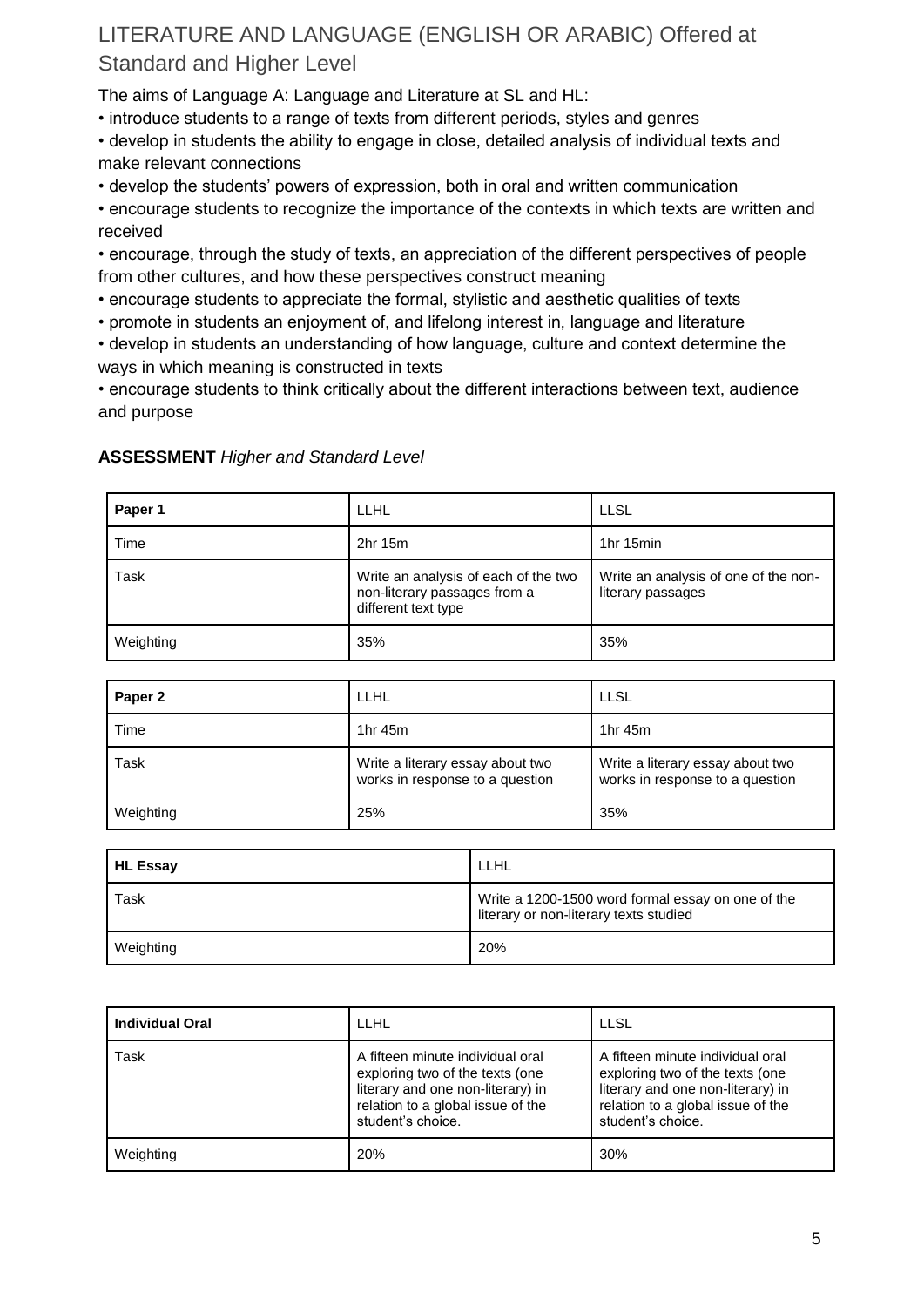## LITERATURE (ENGLISH OR ARABIC) Offered at Standard and Higher Level

The aims of language A: literature at SL and HL:

• introduce students to a range of texts from different periods, styles and genres

• develop in students the ability to engage in close, detailed analysis of individual texts and make relevant connections

• develop the students' powers of expression, both in oral and written communication

• encourage students to recognize the importance of the contexts in which texts are written and received

• encourage, through the study of texts, an appreciation of the different perspectives of people from other cultures, and how these perspectives construct meaning

• encourage students to appreciate the formal, stylistic and aesthetic qualities of texts

• promote in students an enjoyment of, and lifelong interest in, language and literature

• develop in students an understanding of how language, culture and context determine the ways in which meaning is constructed in texts

• encourage students to think critically about the different interactions between text, audience and purpose

| Paper 1   | LitHL                                                                                   | LitSL                                                |
|-----------|-----------------------------------------------------------------------------------------|------------------------------------------------------|
| Time      | $2hr$ 15 $m$                                                                            | 1hr 15min                                            |
| Task      | Write an analysis of each of the two<br>literary passages from a different<br>text type | Write an analysis of one of the<br>literary passages |
| Weighting | 35%                                                                                     | 35%                                                  |

#### **ASSESSMENT** *Higher and Standard Level*

| 1 $hr$ 45 $m$                                                       | 1 $hr$ 45 $m$                                                       |
|---------------------------------------------------------------------|---------------------------------------------------------------------|
| Write a literary essay about two<br>works in response to a question | Write a literary essay about two<br>works in response to a question |
| 25%                                                                 | 35%                                                                 |
|                                                                     |                                                                     |

| <b>HL Essay</b> | LitHL                                                              |
|-----------------|--------------------------------------------------------------------|
| Task            | Write a 1200-1500 word formal essay on one of the<br>texts studied |
| Weighting       | 20%                                                                |

| <b>Individual Oral</b> | LitHL                                                                                                                                                                                         | LitSL                                                                                                                                                                                         |
|------------------------|-----------------------------------------------------------------------------------------------------------------------------------------------------------------------------------------------|-----------------------------------------------------------------------------------------------------------------------------------------------------------------------------------------------|
| Task                   | A fifteen minute individual oral<br>exploring two of the texts (one<br>studied in translation and one<br>written in English) and in relation to<br>a global issue of the student's<br>choice. | A fifteen minute individual oral<br>exploring two of the texts (one<br>studied in translation and one<br>written in English) and in relation to<br>a global issue of the student's<br>choice. |
| Weighting              | 20%                                                                                                                                                                                           | 30%                                                                                                                                                                                           |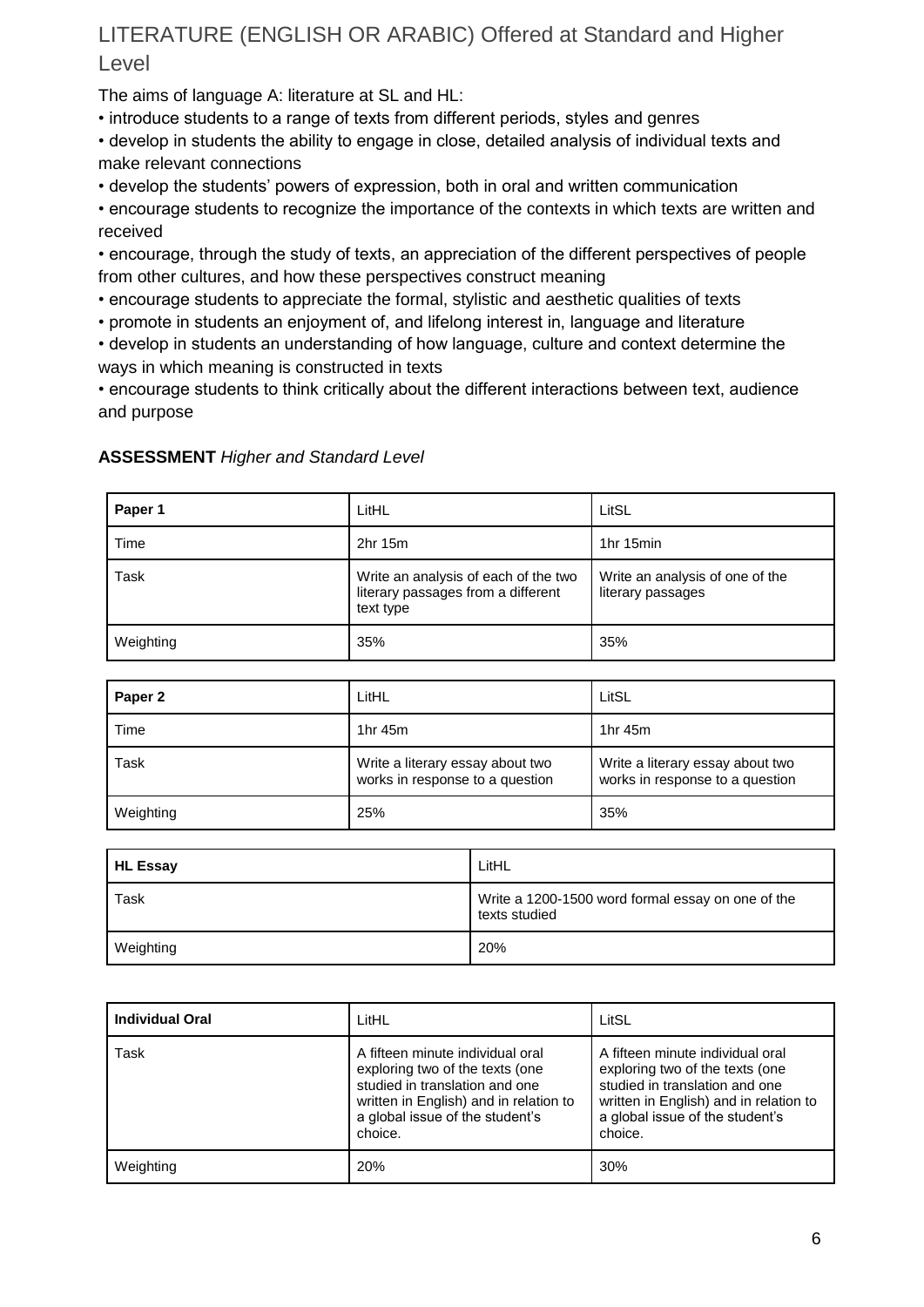## GROUP TWO LANGUAGE ACQUISITION

**Arabic B French B Spanish B French Ab Initio Spanish Ab Initio**

*The acquisition of a second language carries great importance in the Diploma Programme. Students learn to understand and use the language, and gain insights into the cultures of the countries where the language is spoken. This subject group includes courses for beginners (ab initio); and second-language learners with previous experience with the language (Language B).*

## ARABIC B OR FRENCH B OR SPANISH B Offered at Standard and Higher **Level**

*Recommended pre-requisites:* three or four years of study of the language. This course aims to develop the ability to communicate accurately and effectively in speech and writing within a range of contexts; to develop the ability to understand and respond to the language demands of transactional and social contacts; to provide students with a sound linguistic base for further study, work and leisure; to offer insights into the culture of the countries where the language is spoken; and to provide the opportunity for enjoyment, creativity and intellectual stimulation.

#### **ASSESSMENT** *Standard Level*

**Internal 25%** 25% Individual oral (around 10 minutes)

**External 75%** 25% Paper 1: Productive skills 50% Paper 2: Receptive skills (Reading and Listening)

**ASSESSMENT** *Higher Level*

**Internal** 25**%** 25% Individual oral (around 10 minutes)

**External 75%** 25% Paper 1: Productive skills 50% Paper 2: Receptive skills skills ( Reading and Listening)

## FRENCH AB INITIO OR SPANISH AB INITIO Offered at Standard Level

*Required pre-requisite:* students should have little or no previous experience of the language. The overall objective of this course is for students to achieve communicative competence in a variety of everyday situations. At the end of the course the students will be expected to communicate information and some basic ideas clearly and effectively, in a limited range of situations; understand and use accurately the essential spoken and written forms of the language in a limited range of situations; understand and use a limited range of vocabulary in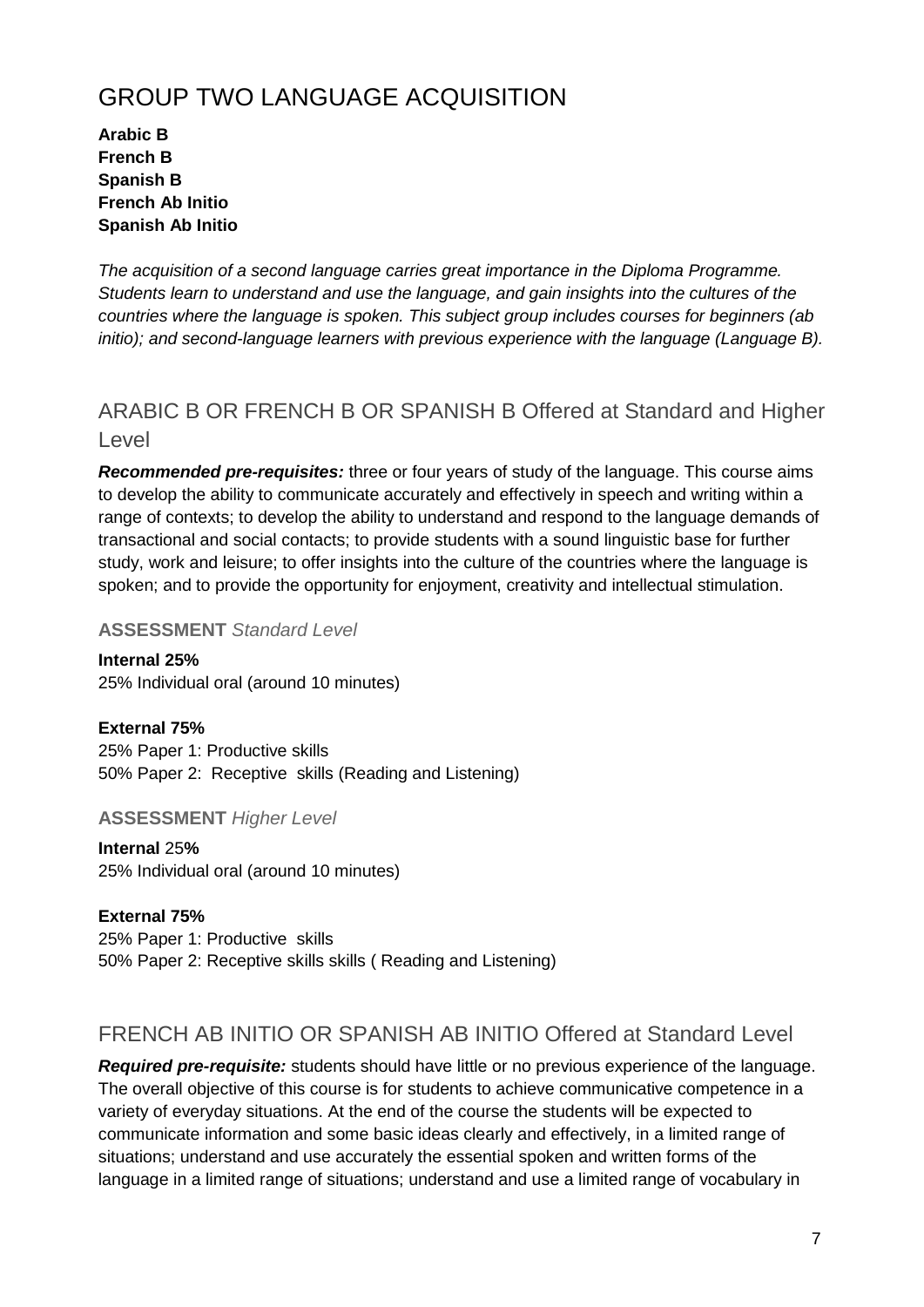common usage; use a register that is generally appropriate to the situation; and show an awareness of some elements of the culture/s related to the language studied.

**ASSESSMENT** *Standard Level*

**Internal** 25**%** 25% Individual oral

**External 75%** 25% Paper 1: Productive skills 50% Paper 2: Receptive skills ( Reading and Listening)

## GROUP THREE INDIVIDUALS and SOCIETY

**Business and Management Economics Geography History Information Technology in a Global Society**

*By studying human experience and behaviour, as well as economic and social environments and institutions, students gain an appreciation of the diverse perspectives and values. They learn to analyse concepts and theories, and to use quantitative and qualitative methods of data collection and analysis.*

## BUSINESS AND MANAGEMENT Offered at Standard and Higher Level

Business and Management is the rigorous and critical study of the ways in which individuals and groups interact in a dynamic business environment. It is an academic discipline that examines how business decisions are made and how these decisions make an impact on internal and external environments. The ideals of international cooperation and responsible citizenship are at the heart of business and management. The programme is designed to give students an understanding of business principles, practices and skills. Emphasis is also placed on understanding technical innovation and day-to-day business functions of marketing, human resource managements and finance. However, a fundamental feature of the programme is the concept of synergy (an organization should seek an overall return greater than the sum of its parts).

#### **ASSESSMENT** *Standard Level*

**Internal 25%** 25% Written Assignment (max. 1500 words), externally moderated

**External 75%**

**Examination** 30% Paper 1: Case-study questions 45% Paper 2: Questions based on the five modules of the syllabus

#### **ASSESSMENT** *Higher Level*

**Internal 25%** 25% Research Project (max. 2000 words), externally moderated

**External 75% Examination**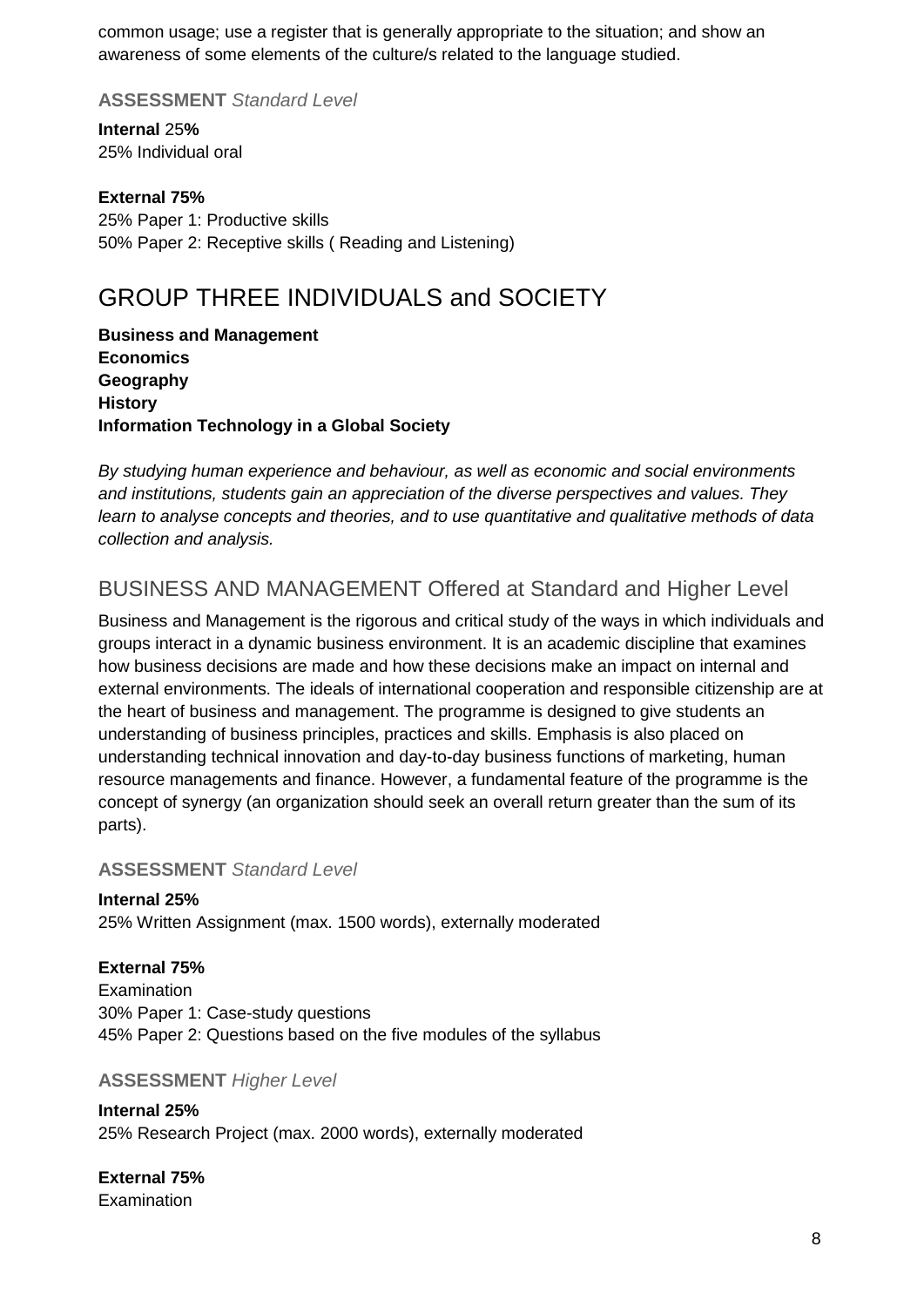35% Part 1: Case study questions 40% Part 2: Questions based on the five modules of the syllabus

## ECONOMICS Offered at Standard and Higher Level

Economics is a dynamic social science, the study of which is essentially about the concept of scarcity and the problem of resource allocation. Although it involves the formulation of theory, it is not a purely theoretical subject: economic theories can be applied to real-world examples. Neither is economics a discrete subject, since economics incorporates elements of history, geography, psychology, sociology, political studies and many other related fields of study. It also considers how economic theory is to be applied in an international context. The scientific mpusapproach characterizes the standard methodology of economics, i.e. the progression from problem identification, through hypothesis formulation and testing, arriving finally at a conclusion. Alongside the empirical observations of positive economics, students are asked to formulate normative questions. Encouraging students to explore such questions is the central focus of the economics course.

#### **ASSESSMENT** *Standard Level*

**Internal 20%**

Portfolio of three commentaries

#### **External 80%**

Written Examination 40% Paper 1: Extended response questions based on microeconomic and macroeconomic sections only 40% Paper 2: Data-response questions based on international economics and development economics sections only.

#### **ASSESSMENT** *Higher Level*

**Internal 20%** Portfolio of three commentaries

#### **External 80%**

Written Examination 30% Paper 1: Extended response questions based on microeconomic and macroeconomic sections only 30% Paper 2: Data Response questions based on international economics and development economics sections only 20% Paper 3: HL extension paper based on entire syllabus

## GEOGRAPHY Offered at Standard and Higher Level

Geography is a dynamic subject that is firmly grounded in the real world and focuses on the interactions between individuals, societies and physical processes in both time and space. It seeks to identify trends and patterns in these interactions. It also investigates the way in which people adapt and respond to change, and evaluates actual and possible management strategies associated with such change. Geography describes and helps to explain the similarities and differences between different places. These may be defined on a variety of scales and from the perspectives of a different range of actors, with varying powers over decision-making processes.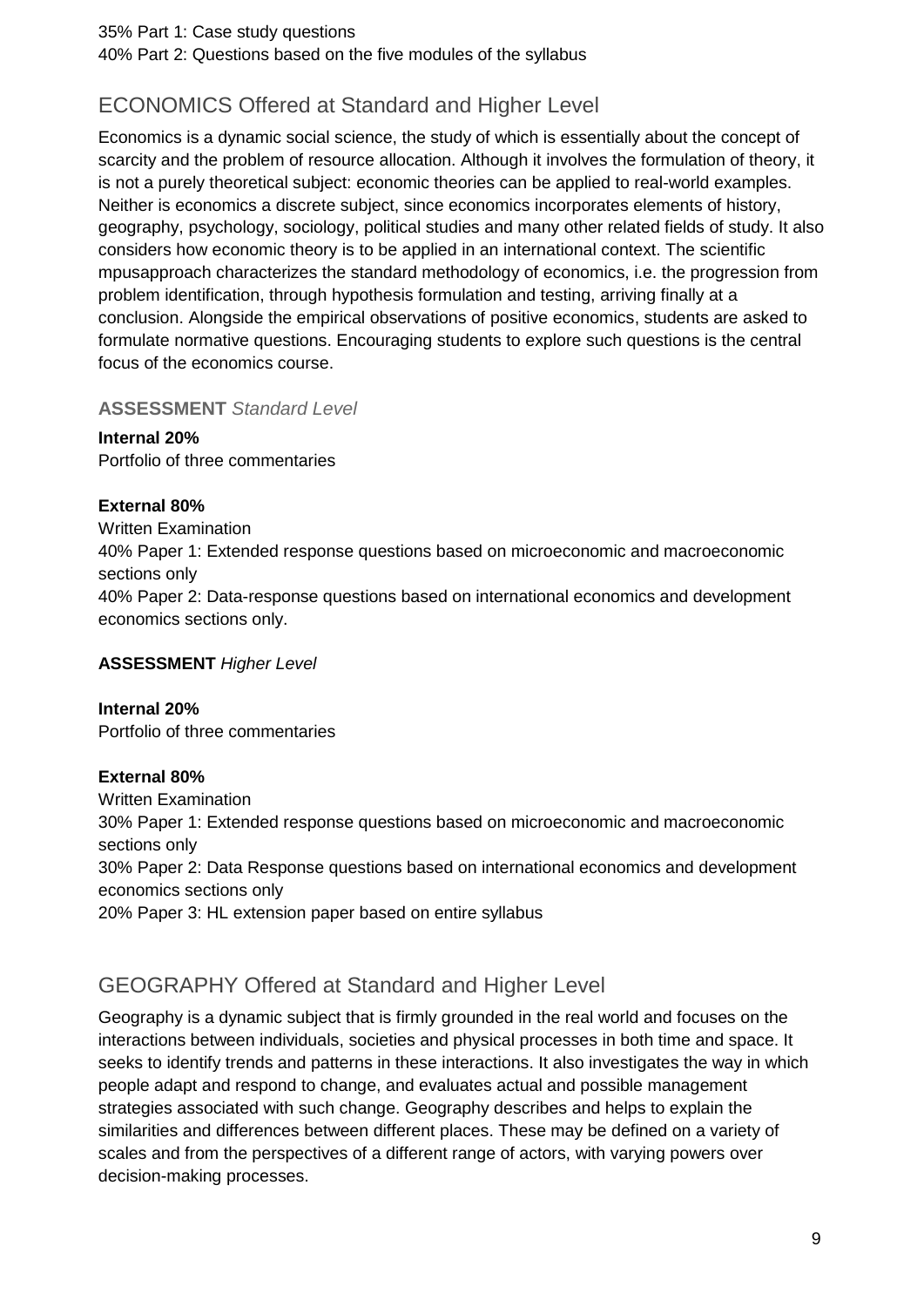Within individuals and societies subjects, geography is distinctive in its spatial dimension and occupies a middle ground between social or human sciences and natural sciences. The Diploma Programme geography course integrates physical, environmental and human geography, and ensures that students acquire elements of both socio-economic and scientific methodologies. Geography takes advantage of its position to examine relevant concepts and ideas from a wide variety of disciplines. This helps students develop life skills and have an appreciation of, and a respect for, alternative approaches, viewpoints and ideas.

**ASSESSMENT** *Standard Level*

**Internal 25%** Fieldwork

#### **External 75% Written Examination**

35% Paper 1: Questions based on two Optional Themes (1.5 hours) 40% Paper 2: Questions based on the Core Theme (1.5 hours)

**ASSESSMENT** *Higher Level*

**Internal 20%** Fieldwork

#### **External 80% Written Examination**

35% Paper 1: Questions based on two Optional Themes (2.25 hours) 25% Paper 2: Questions based on the Core Theme (1.5 hours) 20% Paper 3: Questions based on the Higher Level Extension (1.0 hour)

## <span id="page-9-0"></span>HISTORY Offered at Standard and Higher Level

History is a dynamic, contested, evidence-based discipline that involves an exciting engagement with the past. It is a rigorous intellectual discipline, focused around key historical concepts such as change, causation and significance.

History is an exploratory subject that fosters a sense of inquiry. It is also an interpretive discipline, allowing opportunity for engagement with multiple perspectives and a plurality of opinions. Studying history develops an understanding of the past, which leads to a deeper understanding of the nature of humans and of the world today.

The IB Diploma Programme (DP) history course is a world history course based on a comparative and multi-perspective approach to history. It involves the study of a variety of types of history, including political, economic, social and cultural, and provides a balance of structure and flexibility. The course emphasizes the importance of encouraging students to think historically and to develop historical skills as well as gaining factual knowledge. It puts a premium on developing the skills of critical thinking, and on developing an understanding of multiple interpretations of history. In this way, the course involves a challenging and demanding critical exploration of the past.

**ASSESSMENT** *Standard Level*

**Internal** 25**%** Historical Investigation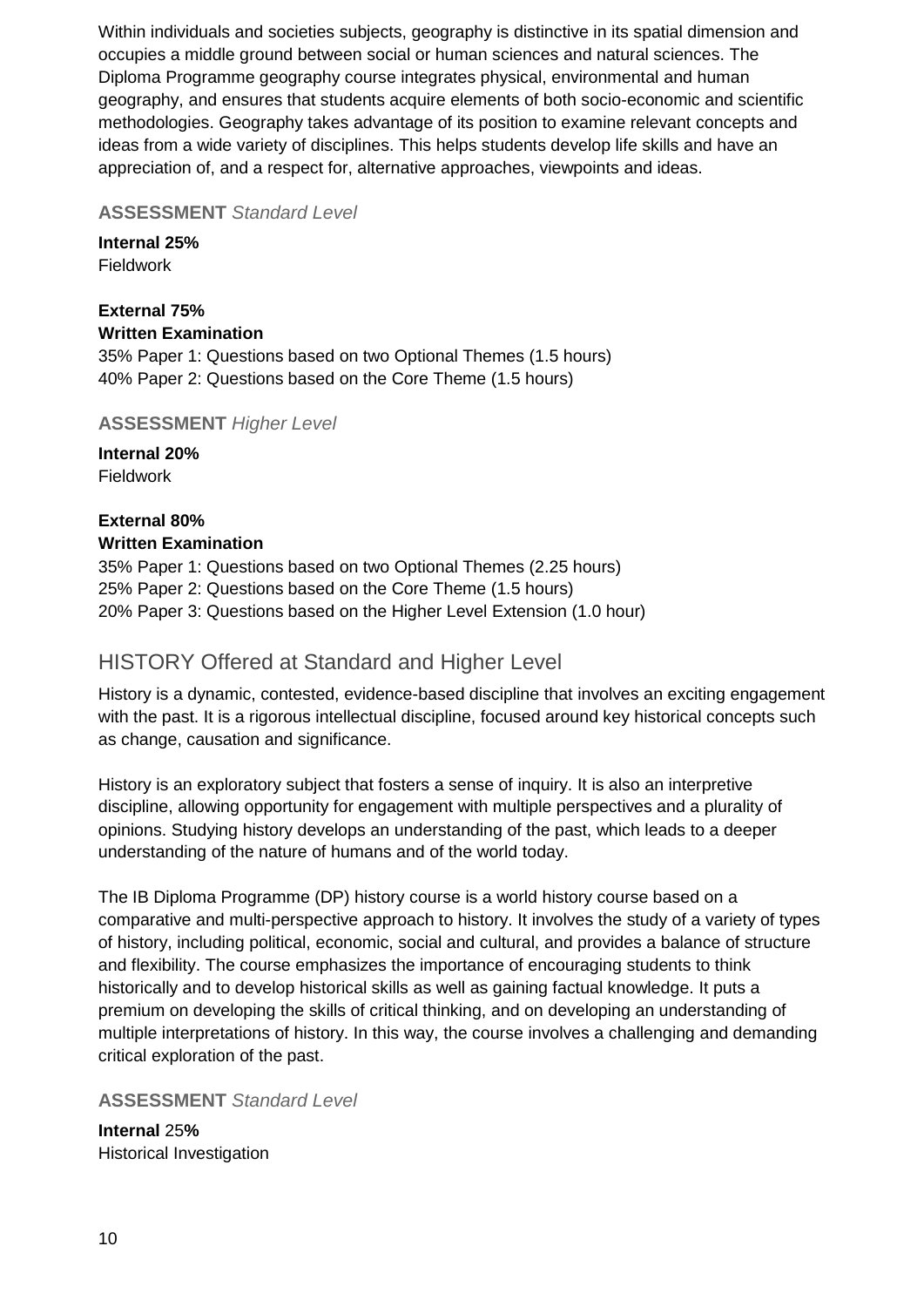#### **External** 75**% Written Examination**

30% Paper 1: Source-based paper set on prescribed subjects drawn from the 20th century and world history topics 45% Paper 2: Essay paper based on the 20th century world history topics

**ASSESSMENT** *Higher Level*

#### **Internal 20%**

Historical Investigation

#### **External 80% Written Examination**

20% Paper 1: Source-based paper set on prescribed subjects drawn from the 20th century and world history topics

25% Paper 2: Essay paper based on the 20th century world history topics

35% Paper 3: Essay papers based on one of the regional options

INFORMATION TECHNOLOGY IN A GLOBAL SOCIETY (Digital Society) Offered at Higher Level and Standard Level.

The course involves the study and evaluation of the impact of information technology (IT) on individuals and society. It explores the advantages and disadvantages of the use of digitalised information at the local and global level. ITGS provides a framework for students to make informed judgments and decisions about the use of IT within social contexts. The main focus or the ITGS program is to consider how two aspects, the social significance of IT and the ethical considerations arising from IT, influence individuals, communities (including nations), institutions and organizations.

#### **ASSESSMENT** *Higher Level*

#### **Internal 20%**

Portfolio - The development of an original IT product for a specified client.

#### **External** 80**%**

35% Paper 1: Seven structured questions in three sections that assess in an integrated way the three strands of the syllabus.

20% Paper 2: Written response to a previously unseen IT related article.

25% Paper 3: Four questions based on a pre-seen case study.

#### **ASSESSMENT** *Standard Level*

**Internal** 30**%** Portfolio - The development of an original IT product for a specified client.

#### **External** 70**%**

Written Examination

40% Paper 1:Seven structured questions in three sections that assess in an integrated way the three strands of the syllabus.

30% Paper 2: Written response to a previously unseen IT related article.

## GROUP FOUR EXPERIMENTAL SCIENCES

#### **Biology Chemistry**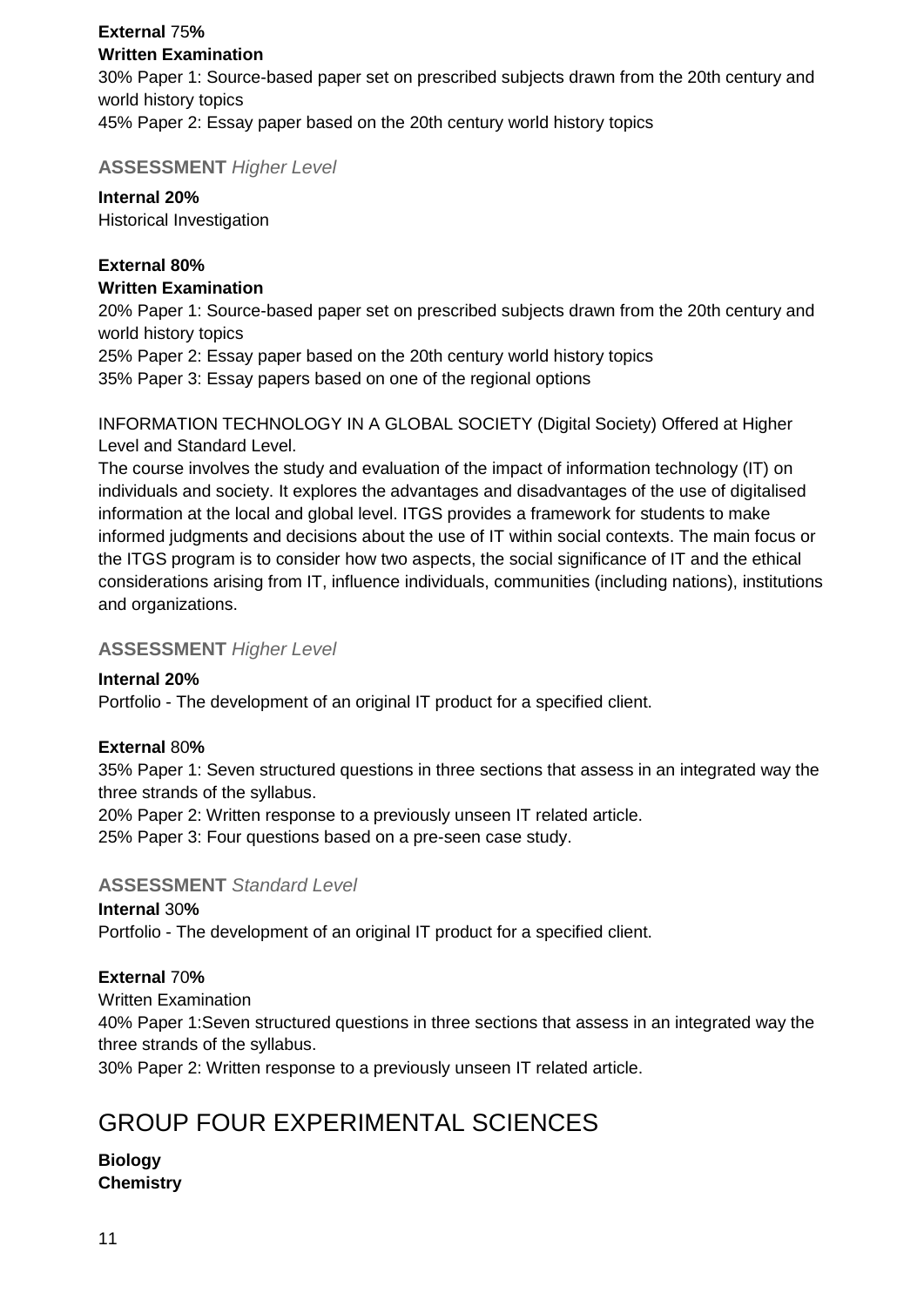#### **Physics Environmental Systems and Society Design and Technology NEW**

*The subjects offered all promote an understanding of the concepts, principles and applications of the respective disciplines together with an appreciation of the methodology of the experimental sciences in general. Practical laboratory skills are developed and collaborative learning is encouraged by means of an interdisciplinary group project. A common curriculum model applies to all in Group 4. This model offers a parallel structure at both the higher and standard levels whereby a core of material is studied by all candidates. This is further supplemented by the study of options. An awareness of moral and ethical issues is fostered and social responsibility promoted through the examination of local and global examples.*

## BIOLOGY Offered at Standard and Higher Level

This is a stimulating and challenging course, which will look at the role and effects of Biology in a global environment. The course will aim to promote a greater understanding of the role of current scientific issues, which can range from genetic engineering to gene therapy and from obesity problems to biotechnology, in our current and future. The course will strive to encourage and develop critical thinking and problem solving via teacher-lead and individual/group based activities that can also link to the multi-discipline group 4 project. The course aims to provide students with a view and in-depth knowledge of the current attitudes to Biology using varied perspectives to show the multifaceted sides of Biology. Discussion and study of theory will be supported by considerable practical investigations and the use of data loggers where appropriate. Individual reading and research is vital. Participation in the Group 4 project will promote an appreciation of the environmental, social and ethical implications of science in general. The Higher-level course is designed for students who wish to develop an in-depth knowledge of Biology and therefore at least a 5 grade in MYP science is advised.

## CHEMISTRY Offered at Standard and Higher Level

Chemistry combines academic study with the acquisition of practical and investigational skills. It is called the central science as chemical principles underpin both the physical environment in which we live and all biological systems. The course includes the essential principles of the subject, but also a selection of options. The Higher-level course is designed for students who wish to develop an in-depth knowledge of Chemistry and therefore at least a 5 grade in MYP science is advised.

## PHYSICS Offered at Standard and Higher Level

Physics is the most fundamental of the experimental sciences, as it seeks to explain the universe itself from the very smallest particles—currently accepted as quarks, which may be truly fundamental—to the vast distances between galaxies. Both theory and experiments are undertaken by all students to allow them to develop traditional practical skills and techniques and also increase facility in the use of mathematics, which is the language of physics. The course also allows students to develop interpersonal skills, and information and communication technology skills, which are essential in modern scientific endeavour. The Higher-level course is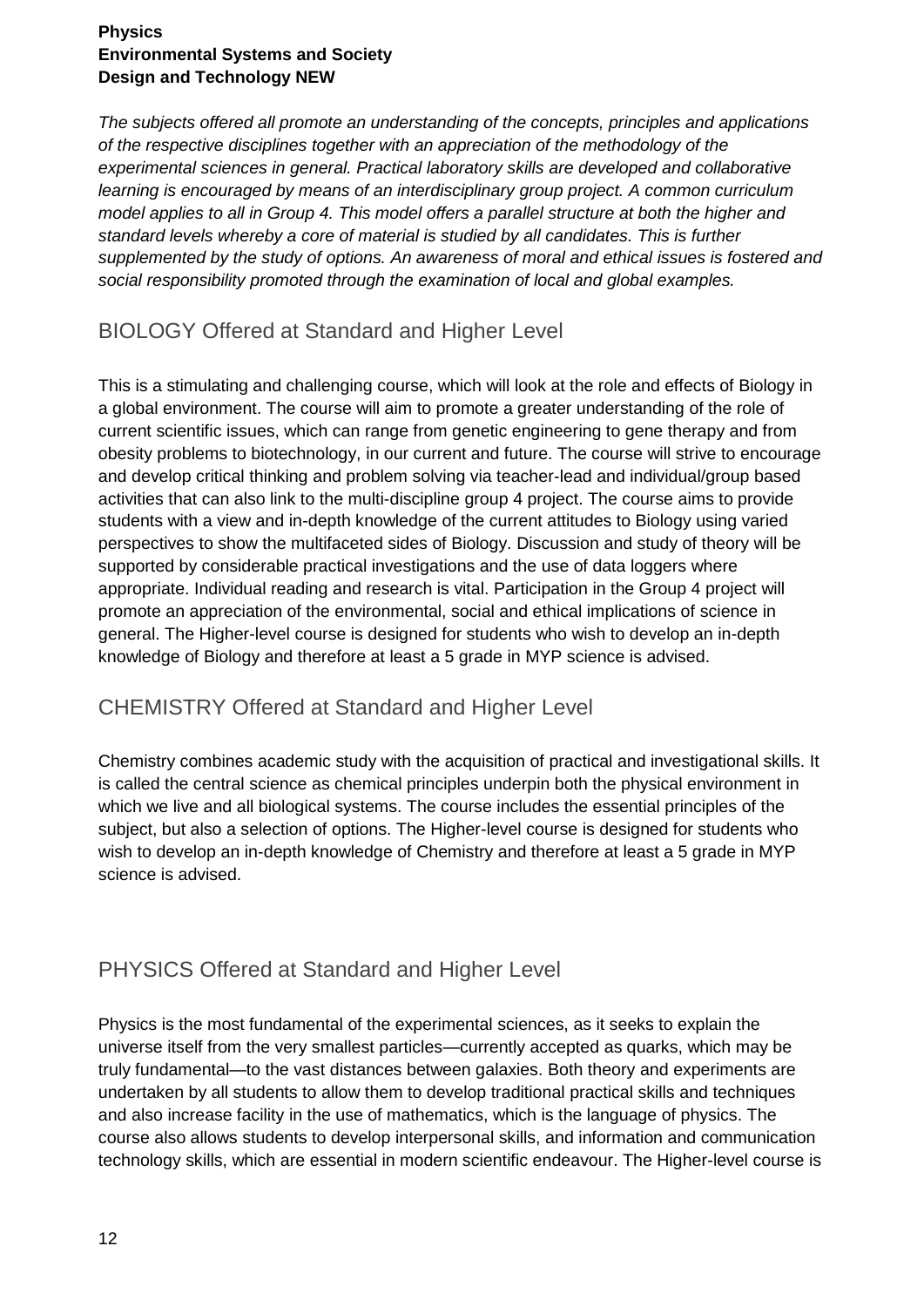designed for students who wish to develop an in-depth knowledge of Physics and therefore at least a 5 grade in MYP science is advised.

ASSESSMENT for Biology, Chemistry or Physics

**Internal 20%** Practical Lab work

#### **External 80% Standard and Higher Level students have different length examinations but the same format is followed. Written Examination**

Paper 1: multiple-choice questions

Paper 2: data-based question, short-answer questions and extended questions Paper 3: short-answer questions on experimental skills and short & extended questions on option studied

## ENVIRONMENTAL SYSTEMS AND SOCIETY (ESS) - SL

ESS is an interdisciplinary Group 3 and 4 course that is offered only at standard level (SL). As an interdisciplinary course, ESS combines methodology, techniques and knowledge associated with Group 4 (Sciences) with those associated with Group 3 (Individuals and societies). It is firmly grounded in both a scientific exploration of environmental systems in their structure and function and in the exploration of cultural, economic, ethical, political and social interactions of societies with the environment. As a result of studying this course, students will become equipped with the ability to recognize and evaluate the impact of our complex system of societies on the natural world. The interdisciplinary and complex nature of the course requires a broad skill set from students and includes the ability to perform research and investigations and to participate in philosophical discussions. The course requires a systems approach to environmental understanding and problem-solving, and promotes holistic thinking about environmental issues. Students can expect a teaching approach which involves a rigorous evaluation of scientific, ethical and socio-political aspects of the environment.

#### ASSESSMENT

| <b>Internal Assessment</b> (Individual investigation)<br>10 hours in total | 25% |
|----------------------------------------------------------------------------|-----|
| <b>External Assessment</b>                                                 | 75% |
| Paper 1 Case study (1 hour)                                                | 25% |
| Paper 2 Short answers and structures essays (2 hours)                      | 50% |

## DESIGN Offered at Standard and Higher Level

Inquiry and problem-solving are at the heart of design. DP design technology requires the use of the design cycle as a tool, which provides the methodology used to structure the inquiry and analysis of problems, the development of feasible solutions, and the testing and evaluation of the solution. A solution is defined as a model, prototype, product or system that students have developed independently. Products will be created from wood, plastic and electronics. DP design technology achieves a high level of design literacy by enabling students to develop critical-thinking and design skills, which they can apply in a practical context. While designing may take various forms, it will involve the selective application of knowledge within an ethical framework.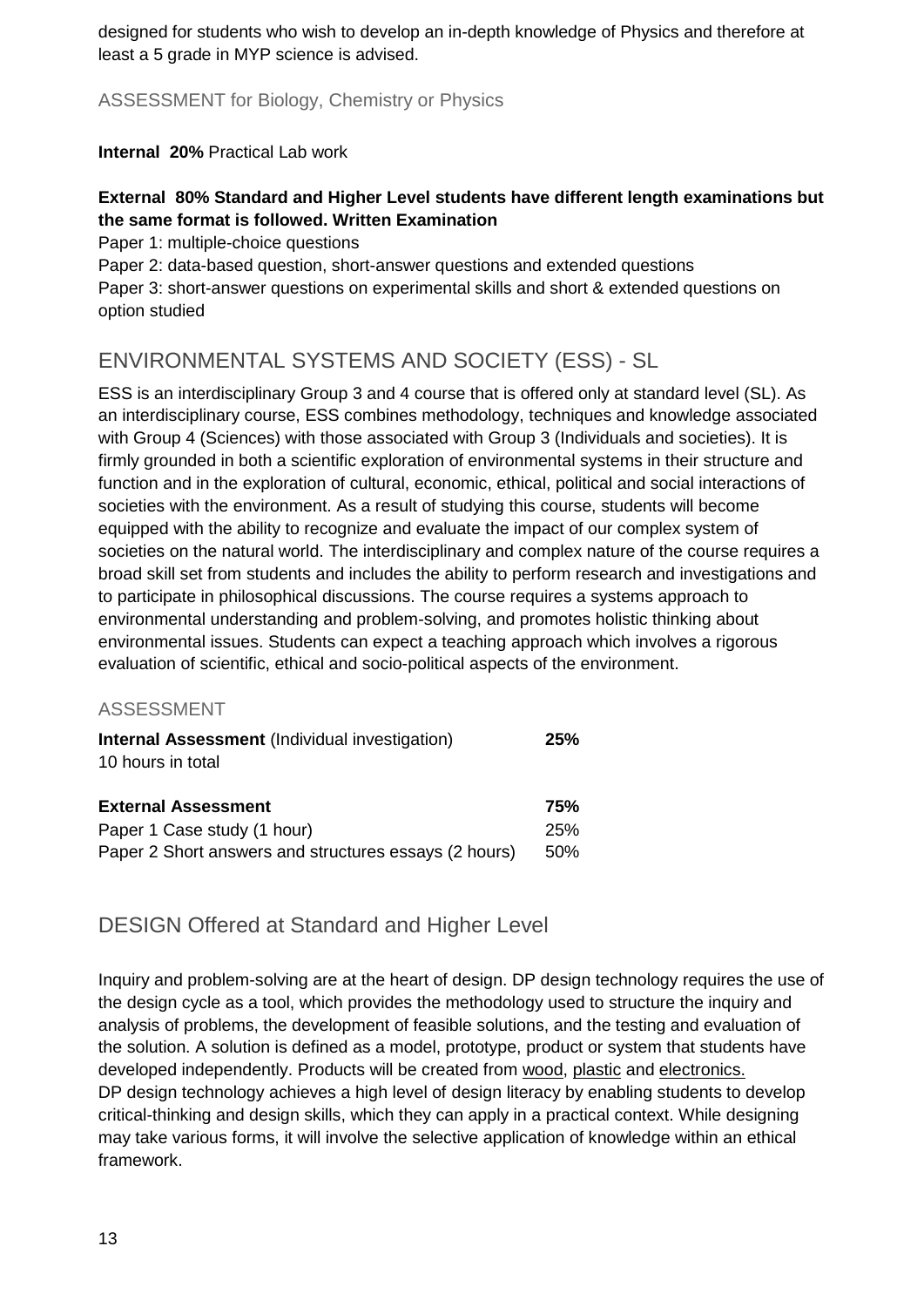Students considering enrolling in Design are strongly advised to ensure that the universities to which they may wish to apply will accept their design results.

ASSESSMENT - *Higher Level*

| <b>Internal Assessment (Individual Design Project)</b><br>10 hours in total | 40%        |
|-----------------------------------------------------------------------------|------------|
| <b>External Assessment</b>                                                  | 60%        |
| Paper 1 Multiple Choice Questions (1 hour)                                  | 20%        |
| Paper 2 Data Based Short answers (1 <sup>1/2</sup> hours)                   | <b>20%</b> |
| Paper 3 Structured Questions on HL extension material                       | 20%        |
| <b>ASSESSMENT - Standard Level</b>                                          |            |
| <b>Internal Assessment (Individual Design Project)</b><br>10 hours in total | 40%        |
| <b>External Assessment</b>                                                  | 60%        |

| EAWTHAI ASSCSSITION                                       | VV 70 |
|-----------------------------------------------------------|-------|
| Paper 1 Multiple Choice Questions (34 hour)               | 30%   |
| Paper 2 Data Based Short answers (1 <sup>1/2</sup> hours) | 30%   |

## GROUP FIVE MATHEMATICS

#### **Mathematics Applications and Interpretation (Standard and Higher Level) Mathematics Analysis and Approaches (Standard and Higher Level)**

*All Diploma candidates are required to complete a mathematics course. Choices are available to cater for differing degrees of ability and student interest. Each course aims to develop a student's understanding of mathematics as a discipline and to promote confidence and facility in the use of mathematical language.*

## MATHEMATICS HL Offered at Higher Level

*This course caters for students with a good background in mathematics who are competent in a range of analytical and technical skills. The majority of these students will be expecting to include mathematics as a major component of their university studies, either as a subject in its own right or within courses such as physics, engineering and technology. Others may take this subject because they have a strong interest in mathematics and enjoy meeting its challenges and engaging with its problems (Mathematics HL Guide, 2011).* Students should not underestimate the demands of this course; it includes some skills normally studied in first year undergraduate programmes. While students accepted onto the Diploma programme are at liberty to opt for the higher level courses of their choice, Qatar Academy will only recommend students for Mathematics HL who achieve the grades below. *Recommended Minimal Achievement*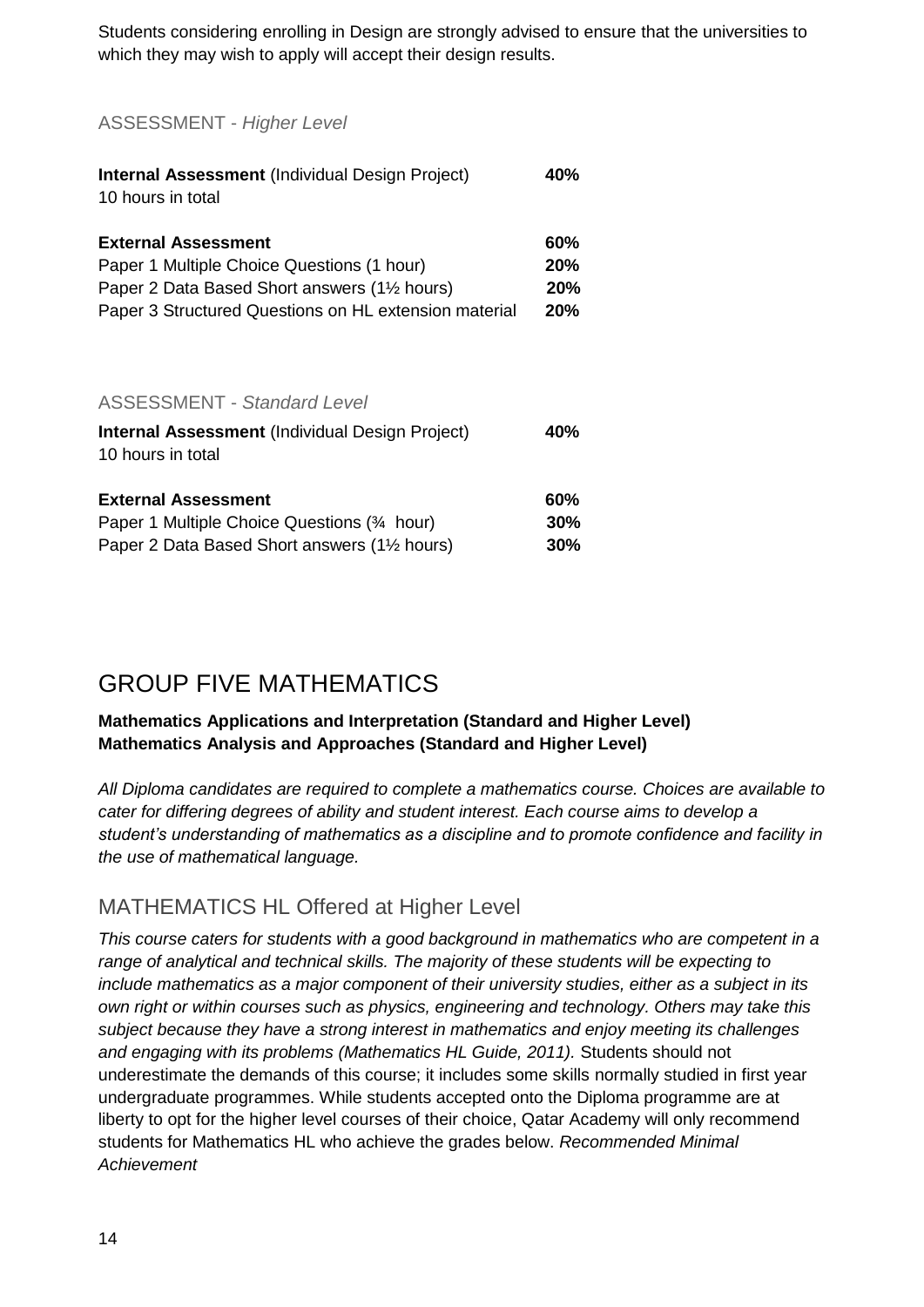*For students who took Extended Mathematics in grade 10 at Qatar Academy.*

- *An average mathematics semester grade of at least 6.0*
- *Average criterion A semester grade of at least 6.0*
- *An end of year exam grade of at least 6*

*For students who took (standard) Mathematics in grade 10 at Qatar Academy*

- *An average mathematics semester grade of at least 7.0*
- *Average criterion A semester grade of at least 7.0*
- *An end of year exam grade of at least 7*

*Note that these are recommended minimal achievements and students who only just meet these standards are unlikely to achieve the higher grades at Higher Level. Students who do not meet the recommended minimum achievement are strongly advised to opt for a Standard Level mathematics course.*

#### Assessment

#### **Internal**. **20%**

A written, individual exploration that involves investigating an area of mathematics.

#### **External 80%**

Written Examinations

30% Paper 1: A mixture of short-response and extended-response questions from the core syllabus 30%

30% Paper 2: A mixture of short-response and extended-response questions from the core syllabus.

20% Paper 3: Extended-response problem-solving questions based roughly on the syllabus.

## MATHEMATICS SL Offered at Standard Level

*This course caters for students who already possess knowledge of basic mathematical concepts, and who are equipped with the skills needed to apply simple mathematical techniques correctly. The majority of these students will expect to need a sound mathematical background as they prepare for future studies in subjects such as chemistry, economics, psychology and business administration (Mathematics SL Guide, 2011).* It is a demanding course containing a variety of mathematical topics and is intended to provide a sound mathematical basis for those students planning to pursue further studies in fields with a significant mathematical content. Some universities admit students from this course onto engineering. Students considering enrolling on Mathematics SL who intend to study a mathematics-related subject at university are strongly advised to ensure that the universities to which they may wish to apply will accept students from this course.

#### ASSESSMENT

#### **Internal 20%**

A written, individual exploration that involves investigating an area of mathematics.

#### **External 80%**

#### Written Examinations

40% Paper 1: A mixture of short-response and extended-response questions based on the whole syllabus.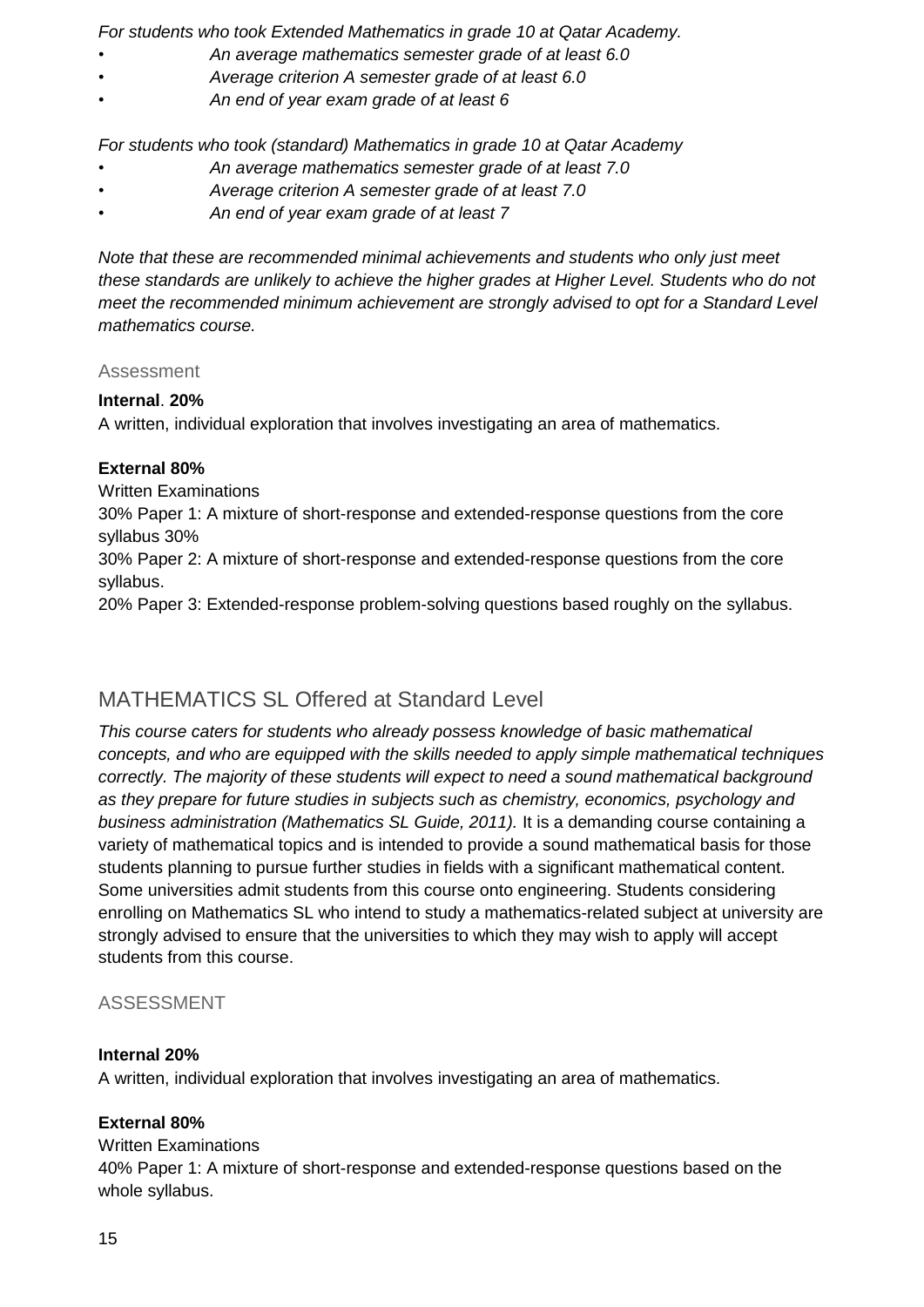40% Paper 2: A mixture of short-response and extended-response questions based on the whole syllabus.

# <span id="page-15-0"></span>GROUP SIX ARTS AND ELECTIVES

#### **Visual Arts Film**

## VISUAL ARTS Offered at Standard and Higher Level

The IB Diploma Programme visual arts course encourages students to challenge their own creative and cultural expectations and boundaries. It is a thought-provoking course in which students develop analytical skills in problem-solving and divergent thinking, while working towards technical proficiency and confidence as art-makers. In addition to exploring and comparing visual arts from different perspectives and in different contexts, students are expected to engage in, experiment with and critically reflect upon a wide range of contemporary practices and media. The course is designed for students who want to go on to study visual arts in higher education as well as for those who are seeking lifelong enrichment through visual arts.

#### ASSESSMENT

#### **External assessment tasks**

Task 1: Comparative study 20%

• Students analyse and compare different artworks by different artists. This independent critical and contextual investigation explores artworks, objects and artefacts from differing cultural contexts.

SL: Compare at least 3 different artworks, by at least 2 different artists, with commentary over 10-15 pages.

HL: As SL plus a reflection on the extent to which their work and practices have been influenced by any of the art/artists examined (3-5 pages).

#### Task 2: Process portfolio 40%

• Students submit carefully selected materials which evidence their experimentation, exploration, manipulation and refinement of a variety of visual arts activities during the two-year course. SL: 9-18 pages. The submitted work should be in at least two different art-making forms. HL: 13-25 pages. The submitted work should be in at least three different art-making forms.

Task 3: Exhibition 40%

• Student submit for assessment a selection of resolved artworks from their exhibition. The selected pieces should show evidence of their technical accomplishment during the visual arts course and an understanding of the use of materials, ideas and practices appropriate to visual communication. SL: 4-7 pieces with exhibition text for each. A curatorial rationale (400 words maximum). HL: 8-11 pieces with exhibition text for each. A curatorial rationale (700 words maximum).

#### FILM Offered at Standard and Higher Level

Film is both a powerful communication medium and an art form. The DP film course aims to develop students' skills so they become adept in both interpreting and making film texts.

The three strands of this cinema arts course involve students

- Studying film history
- Understanding and interpreting the "language of film"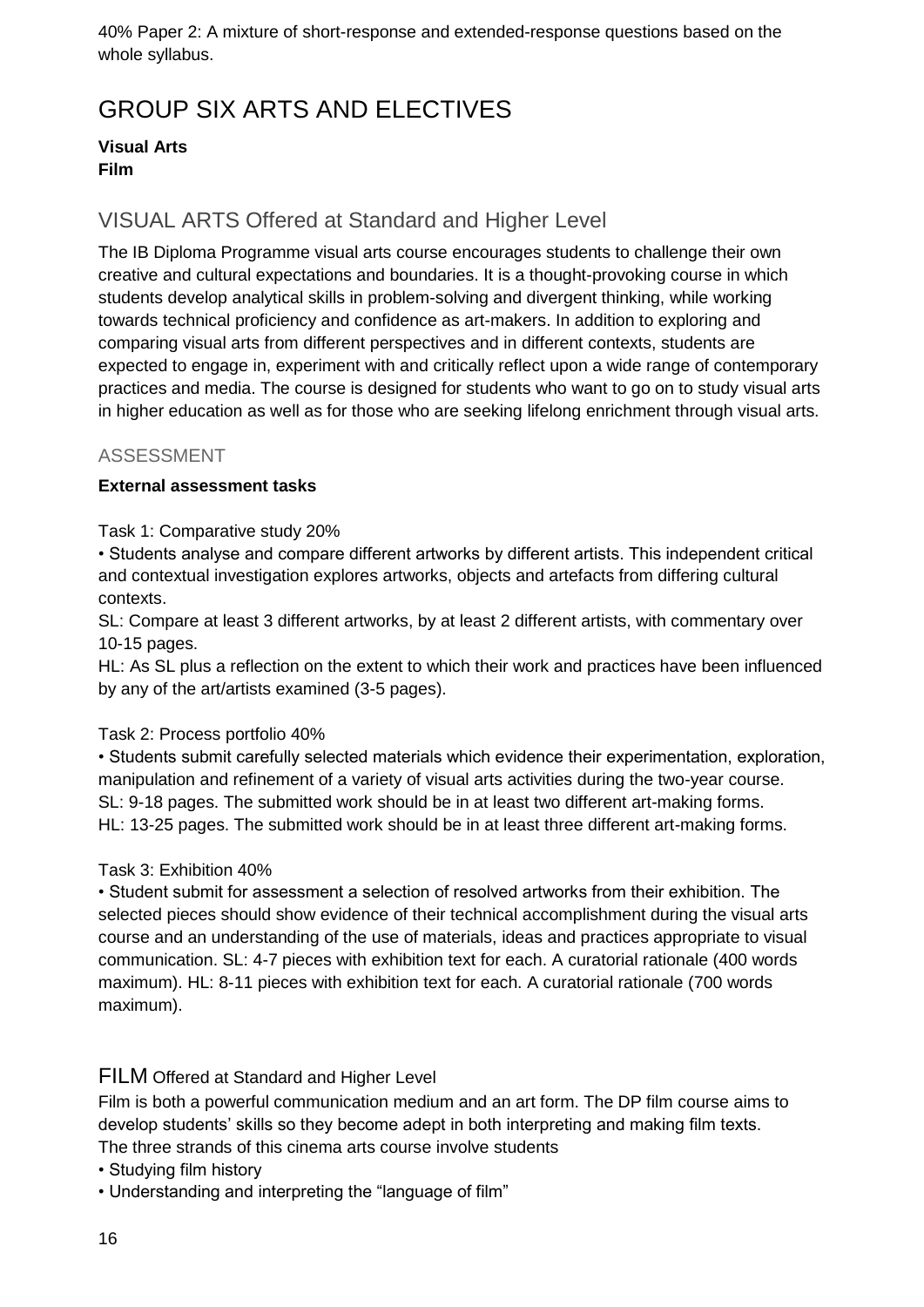• Planning and creating short films

Through the study and analysis of film texts and exercises in filmmaking the DP film course explores film history, theory and socio-economic background. The course will develop students' critical abilities, enabling them to appreciate the multiplicity of cultural and historical perspectives in film. To achieve an international understanding within the world of film, students will be taught to consider film texts, theories and ideas from the points of view of different individuals, nations and cultures.

#### **ASSESSMENT** *Standard/Higher Level*

#### 1. Text**ual analysis (External, SL 30%, HL 20%)**

Students at SL and HL demonstrate their knowledge and understanding of how meaning is constructed in film. They do this through a written analysis of a prescribed film text based on a chosen extract (lasting no more than five minutes) from that film. Students consider the **cultural context** of the film and a variety of **film elements**.

Students submit a textual analysis (1,750 words maximum) and a list of all sources used.

#### **2. Comparative study (External, SL 30%, HL 20%)**

Students at SL and HL carry out research into a chosen area of **film focus**, identifying and comparing two films from within that area and presenting their discoveries as a recorded multimedia comparative study.

Students submit the following:

- 1. A recorded multimedia comparative study (10 minutes maximum).
- 2. A list of all sources used.

#### **3. Film portfolio (Internal, SL 40%, HL 25%)**

Students at SL and HL undertake a variety of film-making exercises in three **film production roles**, led by clearly defined **filmmaker intentions**. They acquire and develop practical skills and techniques through participation in film exercises, experiments and the creation of at least one completed film. Students submit the following.

- 1. Portfolio pages (9 pages maximum: 3 pages maximum per **film production role**) and a list of all sources used.
- 2. A film reel (9 minutes maximum: 3 minutes maximum per **film production role**, including one completed film)

#### **4. Collaborative film project (Internal HL only, HL 35%)**

Bringing together all they have encountered during the film course, students at HL work collaboratively in a **core production team** to plan and create an original completed film. Students submit the following.

- 1. A completed film (7 minutes maximum).
- 2. A project report (2,000 words maximum) and a list of all sources used.

## THEORY OF KNOWLEDGE

Theory of Knowledge (TOK), an interdisciplinary requirement intended to stimulate critical reflection on knowledge and experience gained inside and outside the classroom, is a course of study unique to IB and is mandatory for every IB Diploma student. TOK challenges students to question the basis of knowledge – to reflect critically on how they know what they believe to be facts or the truth. It consists almost entirely of exploring questions of different sources of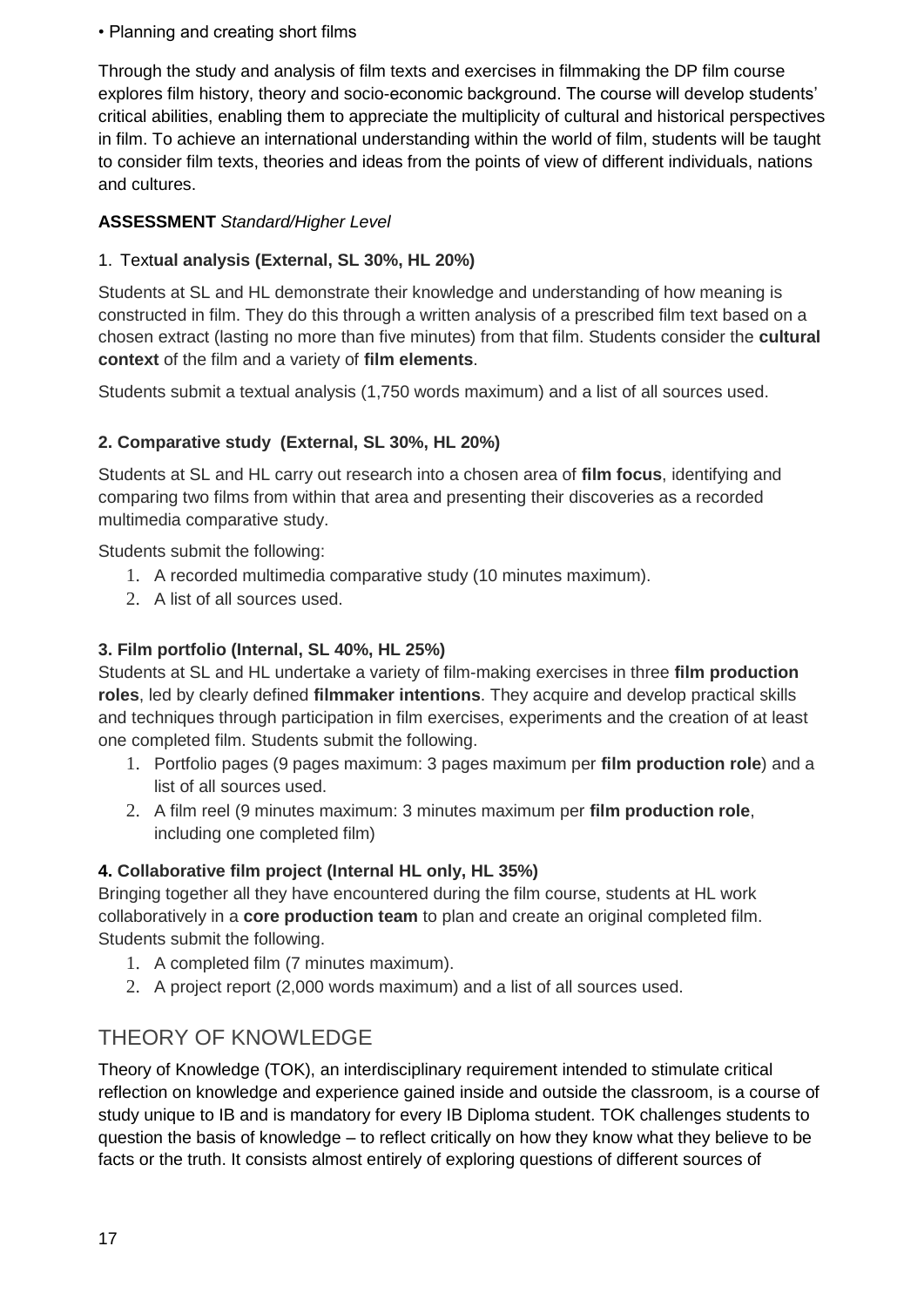knowledge (perception, language, emotion, reason) and different kinds of knowledge (scientific, artistic, mathematical, historical).

#### ASSESSMENT

#### **Internal** 33**%**

Oral Presentation - Each student makes a 10-minute presentation to the class and writes a selfevaluation report that includes a concise description of the presentation and answers to questions provided by the IBO.

#### **External 66%**

Essay (1200 – 1600 words), the topic for which is selected from a list of ten titles prescribed by the IBO for each examination session. The grade for TOK contributes to the overall diploma core through the award of points in conjunction with the Extended Essay. A maximum of three points are awarded according to the candidates' combined performance in both the Theory of Knowledge and the Extended Essay.

## THE EXTENDED ESSAY

IB Diploma Programme students are required to undertake original research and write an extended essay of 4,000 words (maximum). This essay offers the student the opportunity to investigate a topic of special interest and to become acquainted with the kind of independent research and writing skills expected at the university level. A student may choose to write on a topic in one of the 22 subjects of the IB Diploma. It is recommended that the student devote a total of about 40 hours of private study and writing time to the essay.

The student works with a teacher who acts as supervisor during the time taken. The extended essay is mandatory to be awarded an IB Diploma

#### ASSESSMENT

#### **External 100%**

#### Research Essay of 4,000 words or less

The grade for the Extended Essay contributes to the overall diploma score through the award of points in conjunction with Theory of Knowledge (TOK). A maximum of three points are awarded according to the candidate's combined performance in both TOK and the Extended Essay.

## <span id="page-17-0"></span>CREATIVITY, ACTIVITY, SERVICE (CAS)

**CAS** is a compulsory element for all students in Grades 11 and 12 at Qatar Academy, Doha. It is organised around the three strands of creativity, activity and service as defined below:

- **Creativity:** exploring and extending ideas leading to an original or interpretive product or performance.
- **Activity:** physical exertion contributing to a healthy lifestyle.
- **Service:** collaborative and reciprocal engagement with the community in response to authentic need.

Through CAS, students are expected to demonstrate attributes of the IB Learner Profile in real and practical ways, to grow as individuals and to recognise their role in relation to others. Students develop skills, attitudes and dispositions through a variety of individual and group